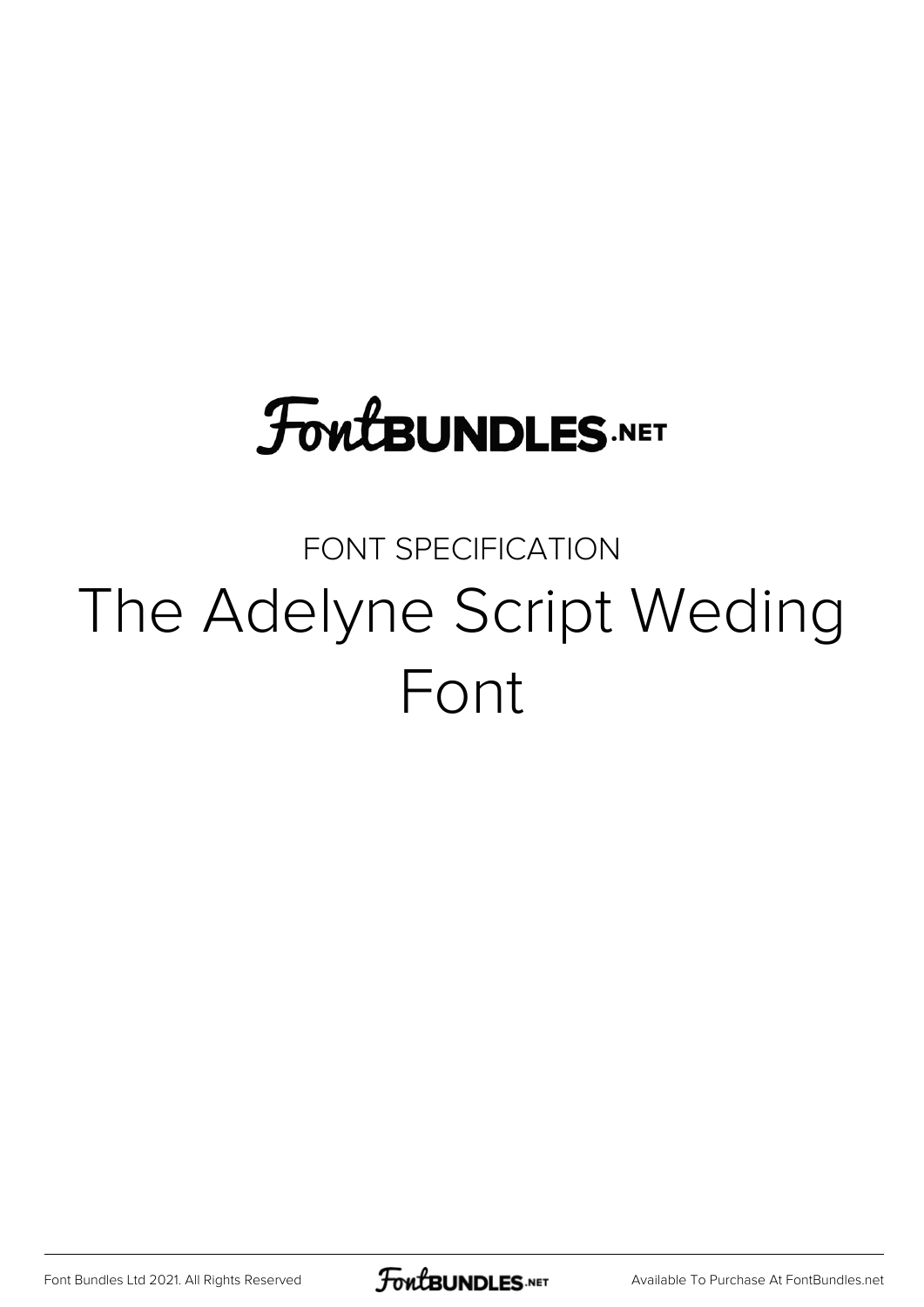## The Adelyne Script - Regular

**Uppercase Characters** 

AB CD EF GHIJKL MNO PQ RS TU VIDOY Y

Lowercase Characters

a b c d e f g h i j k l m n o p q r s T u v w x y z

**Numbers** 

0123456789

Punctuation and Symbols

 $\frac{1}{2}$   $\frac{1}{2}$   $\frac{1}{2}$   $\frac{1}{2}$   $\frac{1}{2}$   $\frac{1}{2}$   $\frac{1}{2}$   $\frac{1}{2}$   $\frac{1}{2}$   $\frac{1}{2}$   $\frac{1}{2}$   $\frac{1}{2}$   $\frac{1}{2}$   $\frac{1}{2}$   $\frac{1}{2}$   $\frac{1}{2}$   $\frac{1}{2}$   $\frac{1}{2}$   $\frac{1}{2}$   $\frac{1}{2}$   $\frac{1}{2}$   $\frac{1}{2}$   $\epsilon$  = > ?  $($  \  $)$  ^ \_  $($  / }  $)$   $\epsilon$   $f$  $\begin{array}{ccccccccccccccccc} \downarrow & & \cdot & & \searrow & & \searrow & & \heartsuit & & \heartsuit & & & \heartsuit & & & \heartsuit & & & \heartsuit & & & \heartsuit & & & \heartsuit & & & \heartsuit & & & \heartsuit & & & \heartsuit & & & \heartsuit & & & \heartsuit & & & \heartsuit & & & \heartsuit & & & \heartsuit & & & \heartsuit & & & \heartsuit & & & \heartsuit & & & \heartsuit & & & \heartsuit & & & \heartsuit & & & \heartsuit & & & \heartsuit & & & \heartsuit & & & \heartsuit & & & \heartsuit & & & \heartsuit & & & \he$  $2 \quad 3$  $\sqrt{2}$  $\mu$ 

All Other Glyphs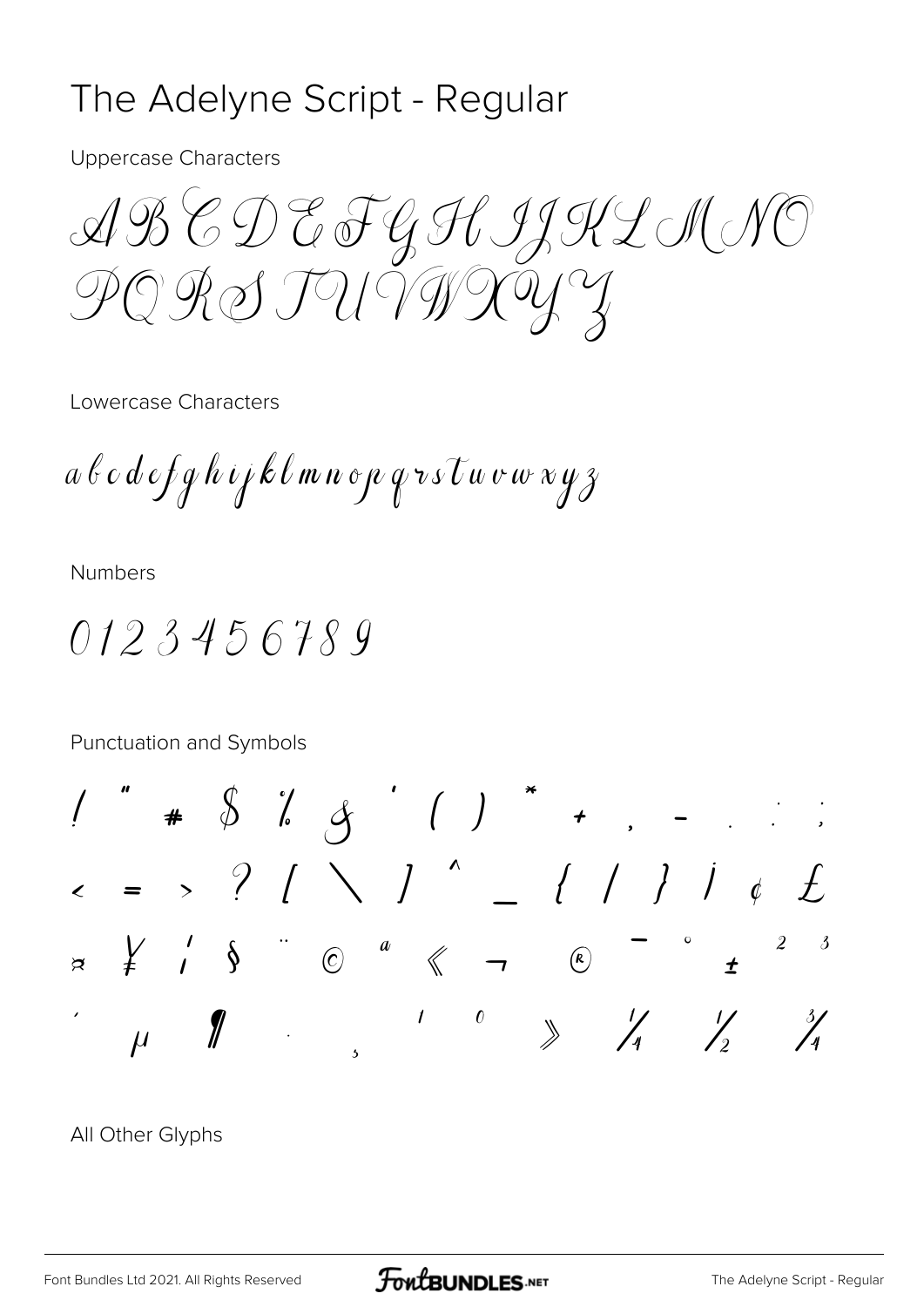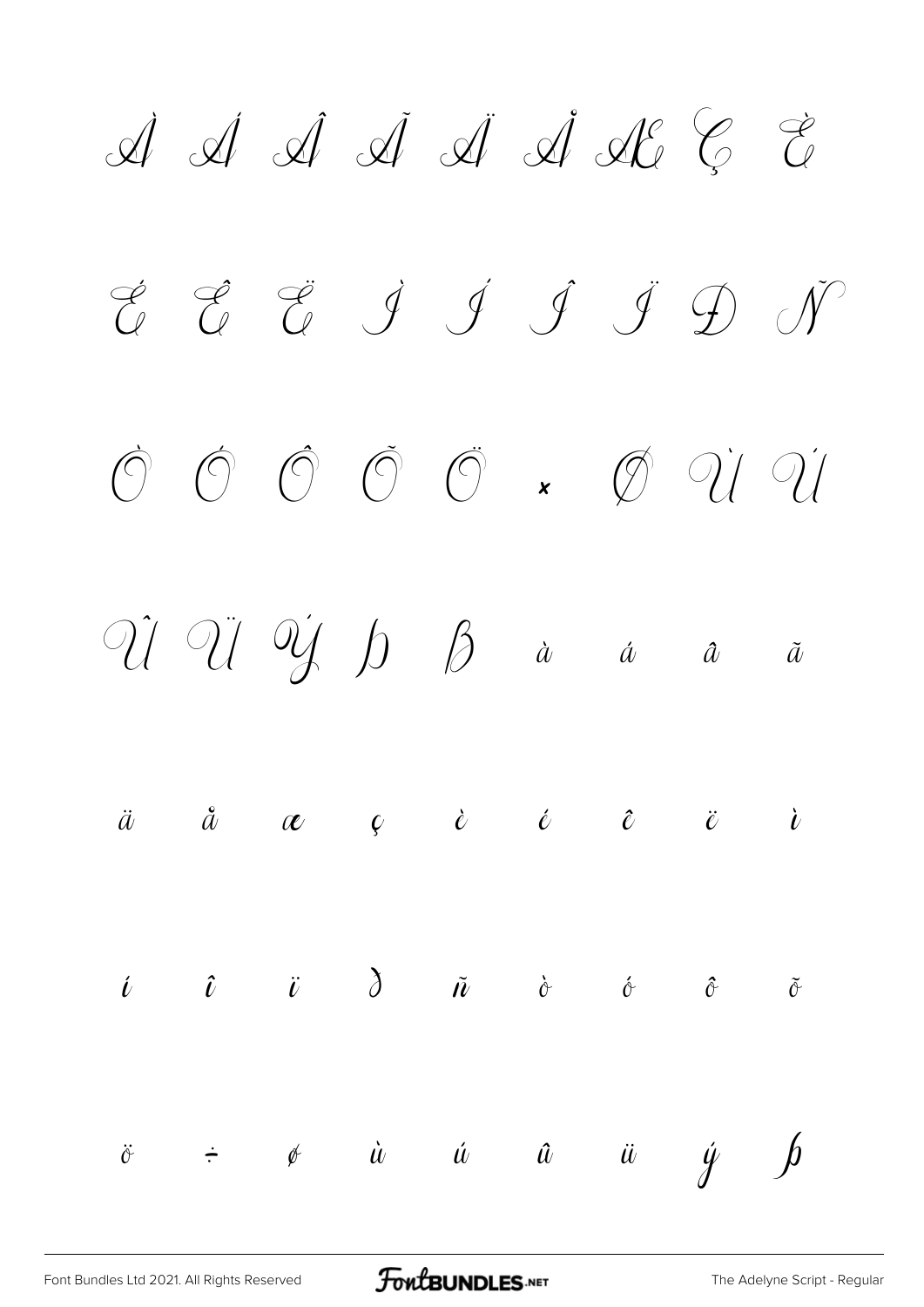

**FoutBUNDLES**.NET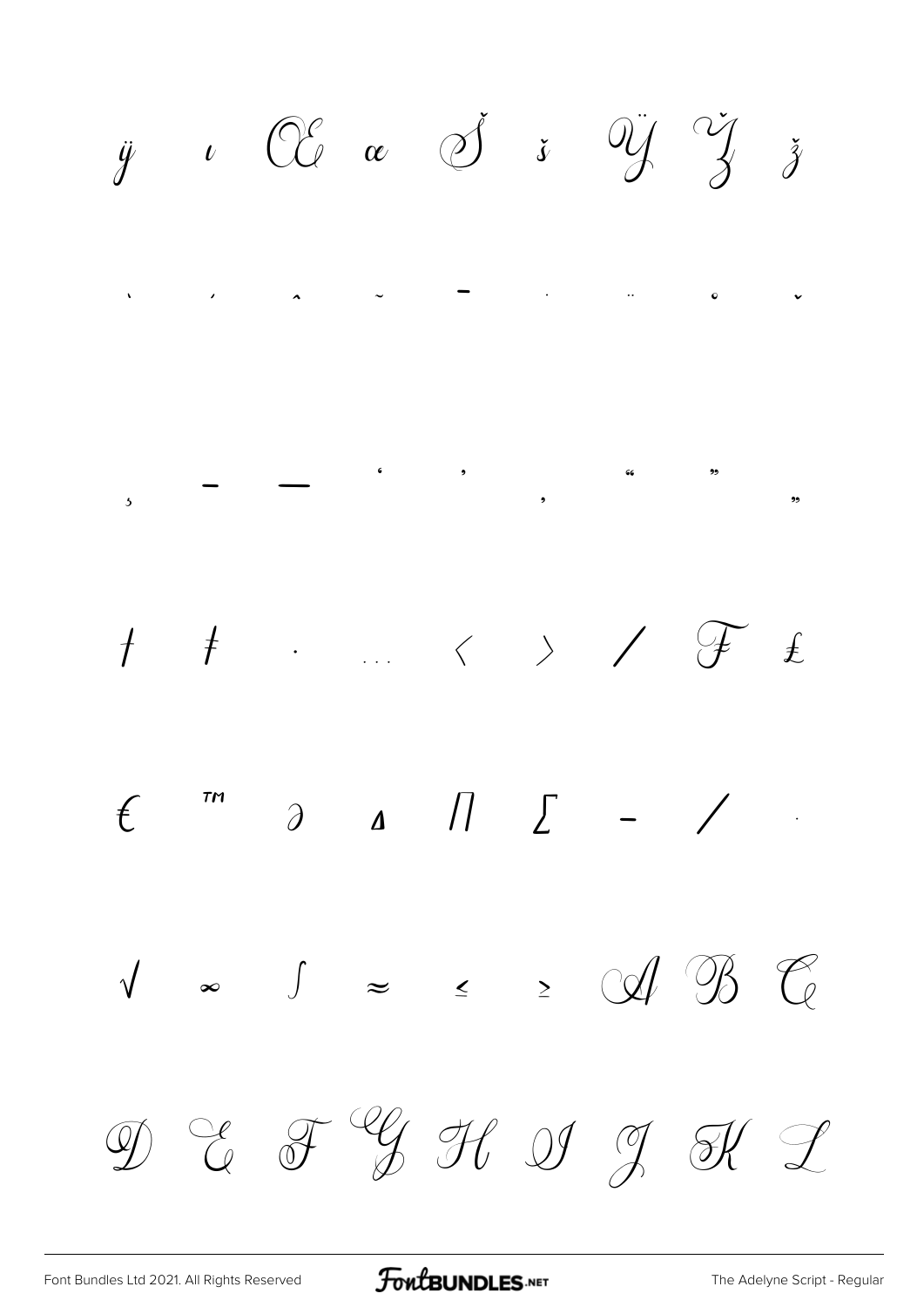

[Font Bundles Ltd 2021. All Rights Reserved](https://fontbundles.net/) **FoutBUNDLES.NET** [The Adelyne Script - Regular](https://fontbundles.net/)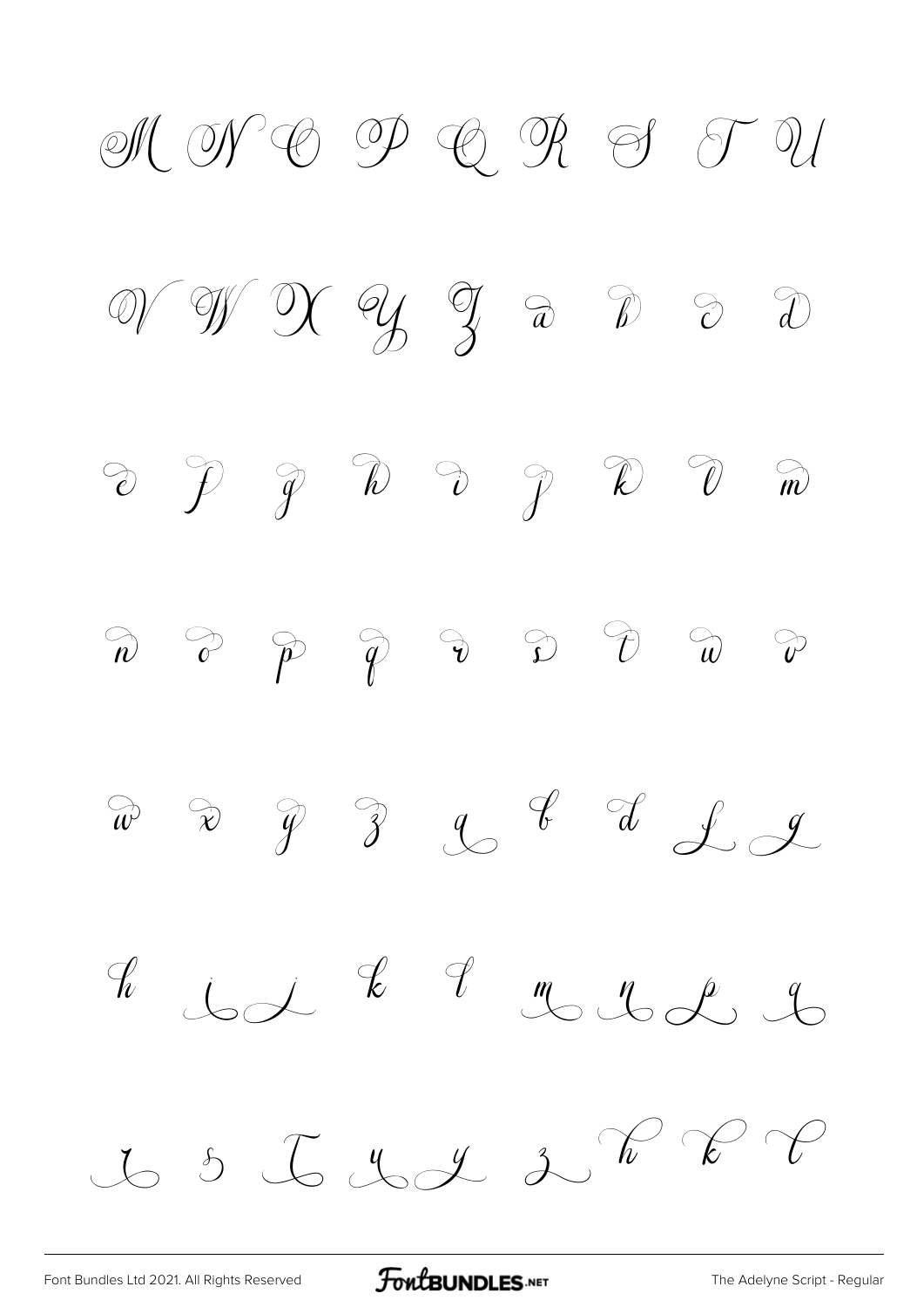B Les dads le 3 de la  $k$   $r$   $r$   $r$   $k$   $r$   $r$   $r$  $\begin{array}{ccccccccc} \mathfrak{g} & \mathfrak{g} & \mathfrak{g} & \mathfrak{g} & \mathfrak{g} & \mathfrak{g} & \mathfrak{g} & \mathfrak{g} & \mathfrak{g} & \mathfrak{g} & \mathfrak{g} & \mathfrak{g} & \mathfrak{g} & \mathfrak{g} & \mathfrak{g} & \mathfrak{g} & \mathfrak{g} & \mathfrak{g} & \mathfrak{g} & \mathfrak{g} & \mathfrak{g} & \mathfrak{g} & \mathfrak{g} & \mathfrak{g} & \mathfrak{g} & \mathfrak{g} & \mathfr$   $y$   $\partial$   $\partial$   $\partial$   $\partial$  $\int_{\mathcal{A}}\mathcal{A}^{(n)}\circ\mathcal{A}^{(n)}=\mathcal{A}^{(n)}\circ\mathcal{A}^{(n)}\circ\mathcal{A}^{(n)}\circ\mathcal{A}^{(n)}\circ\mathcal{A}^{(n)}$